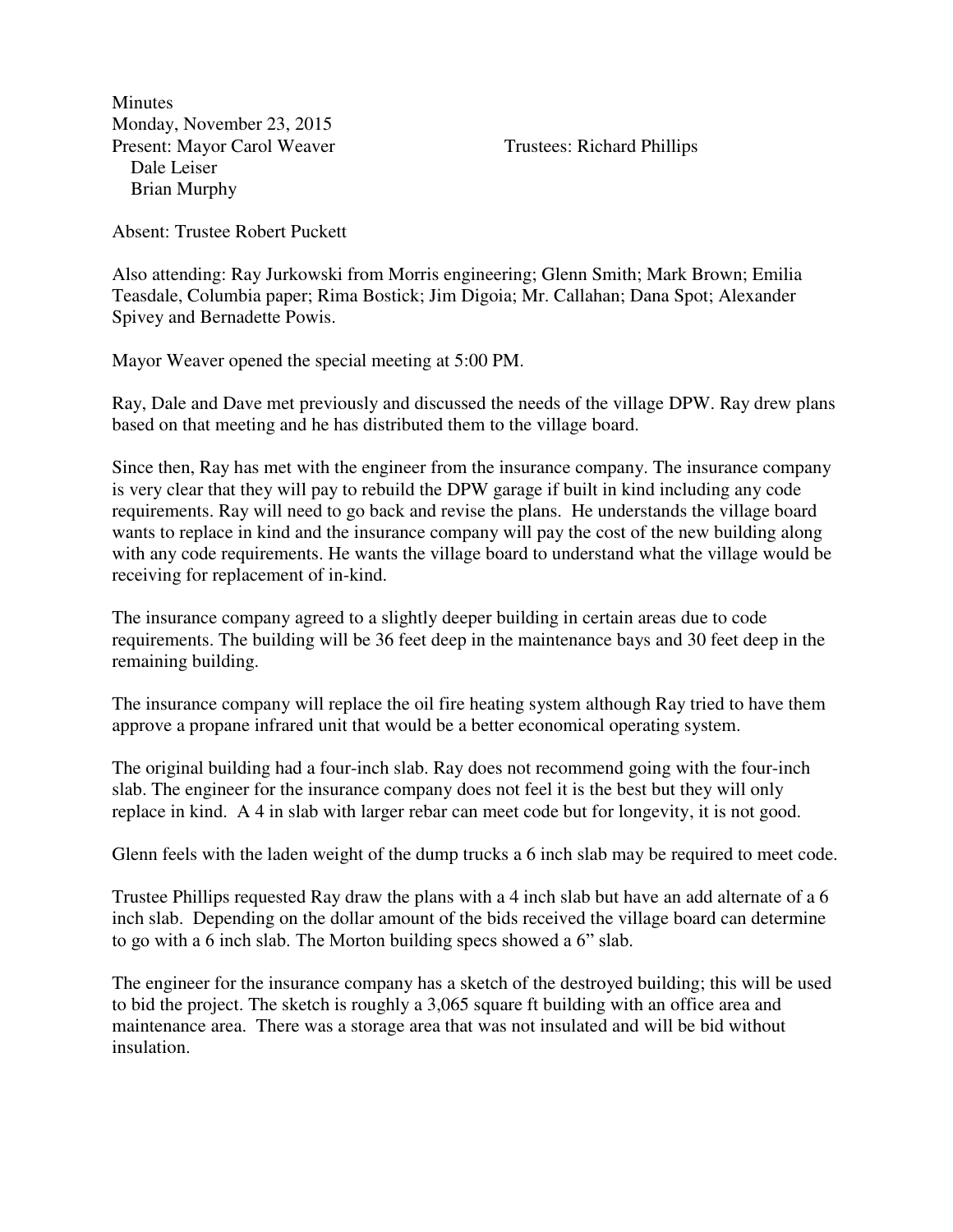Ray feels the 6 inch slab should be add alternate 1 and if financially allowed be the first add alternate the village board should consider. Ray will add the propane infrared heating as a 2<sup>nd</sup> add alternate.

The roof had a change in elevation a "jog in the roof". Ray believes this will result in a higher bid. He feels a straight line would be cheaper to build. Since the insurance company is replacing, the bid will be specked with a jog in the roof.

The building perimeter had two metal walls and a chip board on others. Ray would like to list sheetrock as an add alternate for the inside walls. This will allow the use of the walls to hang items.

Ray's intent, if all goes well, is to work with his office and have the plans and specifications done by December 4<sup>th.</sup> He will submit them to Matt Sherman, John the engineer, and to Glenn with a request for approval by December 8. Trustee Phillips requested Ray inform Matt Sherman of the proposed time line. The village board agreed on the base bid and the add alternates and if he should also cc the village board. Ray is on vacation this week but will send an email to Matt tomorrow November 24t with the proposed timeline so the insurance engineer is ready to review with a decision back to the village by 12/8.

Trustee Phillips asked Ray if the plans would exclude a company like Morton buildings from bidding. Ray's stated "no". Ray likes to spec projects using standard poles and lumber as preengineered or equal. This allows for general contractors and companies like Morton to bid on the projects.

After December  $9<sup>th</sup>$ . Ray will contact the village office to work on the advertisement of the bid. The bids will be due at 1:00 pm and opened the night of the village's January  $11<sup>th</sup>$  board meeting.

A discussion of bid securities, a performance bond and or a payment waiver can be added to the bid specs. Ray noted the village board can decide on what they would like to require in the bid specs. Ray did indicate that in the bid a performance bond is required. He will see if the engineer approves.

Water line at creek-Ray received a quote from Mc Cab Excavation; he is able to complete the work in the winter. Ray is waiting on a bid from Gaylord Contracting; he stated he has been so busy he has not been able to submit a bid yet but will try to get one out next week. Ray reached out to Chuck Rothermel at C&E Rothermel and submitted a bid package to him. Ray noted the permit is over at the end of the year but an extension can be requested. He knows, in order to meet the village's procurement policy, we need three quotes. Mayor Weaver stated if he is unable to receive three quotes he would put it in writing for the record who he submitted bids without a response. Ray is willing to do that and to request the companies to write a letter that they are unable to complete the work. He will also contact the village attorney to see if this is acceptable for the procurement policy. He will try to have everything by the December  $9<sup>th</sup>$ meeting.

Street Signs-Trustee Leiser spoke with Jim after the last board meeting pertaining to the proposed stop signs. He viewed the pamphlet Jim had and requested who the board would speak to concerning traffic control. Jim informed Dale he would need to speak to an engineer who